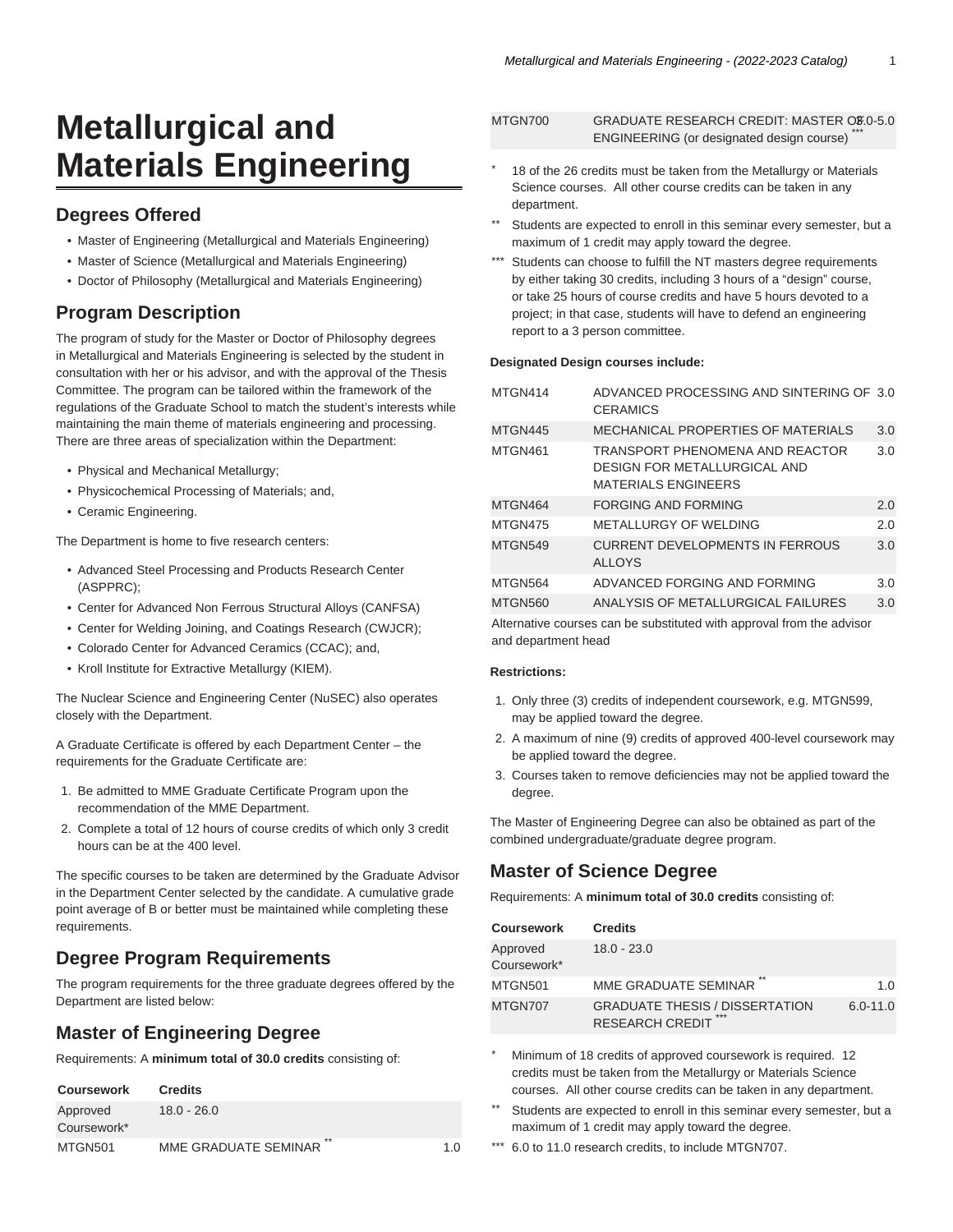#### **Restrictions:**

- 1. Only three (3) credits of independent coursework, e.g. MTGN599, may be applied toward the degree.
- 2. A maximum of nine (9) credits of approved 400-level coursework may be applied toward the degree.
- 3. Courses taken to remove deficiencies may not be applied toward the degree.

#### **Additional Degree Requirements:**

- 1. Approval of all courses by the Thesis Committee and the Department Head. (Thesis Committee: consisting of 3 or more members, including the advisor and at least 1 additional member from the Metallurgical and Materials Engineering Department.)
- 2. Submittal and successful oral defense of a thesis before a Thesis Committee. The thesis must present the results of original scientific research or development.

The Master of Science Degree can also be obtained as part of the combined undergraduate/graduate degree program.

# **Doctor of Philosophy Degree**

Requirements: A **minimum total of 72.0 credits** consisting of:

| <b>Coursework</b>       | <b>Credits</b>                                                         |           |
|-------------------------|------------------------------------------------------------------------|-----------|
| Approved<br>Coursework* | $36.0 - 48.0$                                                          |           |
| MTGN501                 | **<br>MME GRADUATE SEMINAR                                             | 1.0       |
| MTGN707                 | <b>GRADUATE THESIS / DISSERTATION</b><br>***<br><b>RESEARCH CREDIT</b> | 24.0-36.0 |

A minimum of 36.0 credits of approved coursework, 24 of which must be in MTGN or MLGN. Credits previously earned for a Master's degree may be applied, subject to approval, toward the Doctoral degree provided that the Master's degree was in Metallurgical and Materials Engineering or a similar field. At least 21.0 credits of approved course work must be taken at the Colorado School of Mines.

All courses and any applicable Master's degree credits must be approved by the Thesis Committee and the Department Head (Thesis Committee consisting of: 4 or more members, including the advisor, at least 2 additional members from the Metallurgical and Materials Engineering Department, and at least 1 member from outside the Department.)

- \*\* Students are expected to enroll in this seminar every semester, but a maximum of 1 credit hour may apply toward the degree.
- A minimum of 24.0 research credit hours, to include MTGN707.

#### **Restrictions:**

- 1. Only six (6) credits of independent coursework, e.g. MTGN599, may be applied toward the degree.
- 2. A maximum of nine (9) credits of approved 400-level coursework may be applied toward the degree.
- 3. Courses taken to remove deficiencies may not be applied toward the degree.

#### **Additional Degree Requirements:**

1. Presentation of a Proposal on the Thesis-Research Project to the Thesis Committee.

- 2. A passing grade on the written and oral Qualifying-Process (Q.P.) Examinations.
- 3. Presentation of a Progress Report on their Research Project to the Thesis Committee is strongly recommended; this presentation is usually 6 months after successfully completing the Q.P. Examinations and no fewer than 6 weeks before the Defense of Thesis.
- 4. Submittal and successful oral defense of a thesis before the Thesis Committee. The thesis must present the results of original scientific research or development.

# **Prerequisites**

The entering graduate student in the Department of Metallurgical and Materials Engineering must have completed an undergraduate program equivalent to that required for the BS degree in: Metallurgical and Materials Engineering, Materials Science or a related field. This undergraduate program should have included a background in science fundamentals and engineering principles. A student, who possesses this background but has not taken specific undergraduate courses in Metallurgical and Materials Engineering, will be allowed to rectify these course deficiencies at the beginning of their program of study.

# **Mines' Combined Undergraduate / Graduate Degree Program for Non-Thesis MS**

Students with continuous registration at Mines from the undergraduate to the graduate degree may fulfill part of the degree requirements by double counting six credits, which were also used in fulfilling the requirements of their undergraduate degree at Mines. These courses must have been passed with a "B" or better and meet all other University and Department requirements for graduate credit, but their grades are not included in calculating the graduate GPA.

# **Fields of Research Ceramic Research**

- Ceramic processing
- Ceramic-metal composites
- Functional materials
- Ion implantation
- Modeling of ceramic processing
- Solid oxide fuel cell materials and membranes
- Transparent conducting oxides

# **Coatings Research**

- Chemical vapor deposition
- Coating materials, films and applications
- Epitaxial growth
- Interfacial science
- Physical vapor deposition
- Surface mechanics
- Surface physics
- Tribology of thin films and coatings

### **Extractive and Mineral Processing Research**

- Chemical and physical processing of materials
- Electrometallurgy
- Hydrometallurgy
- Mineral processing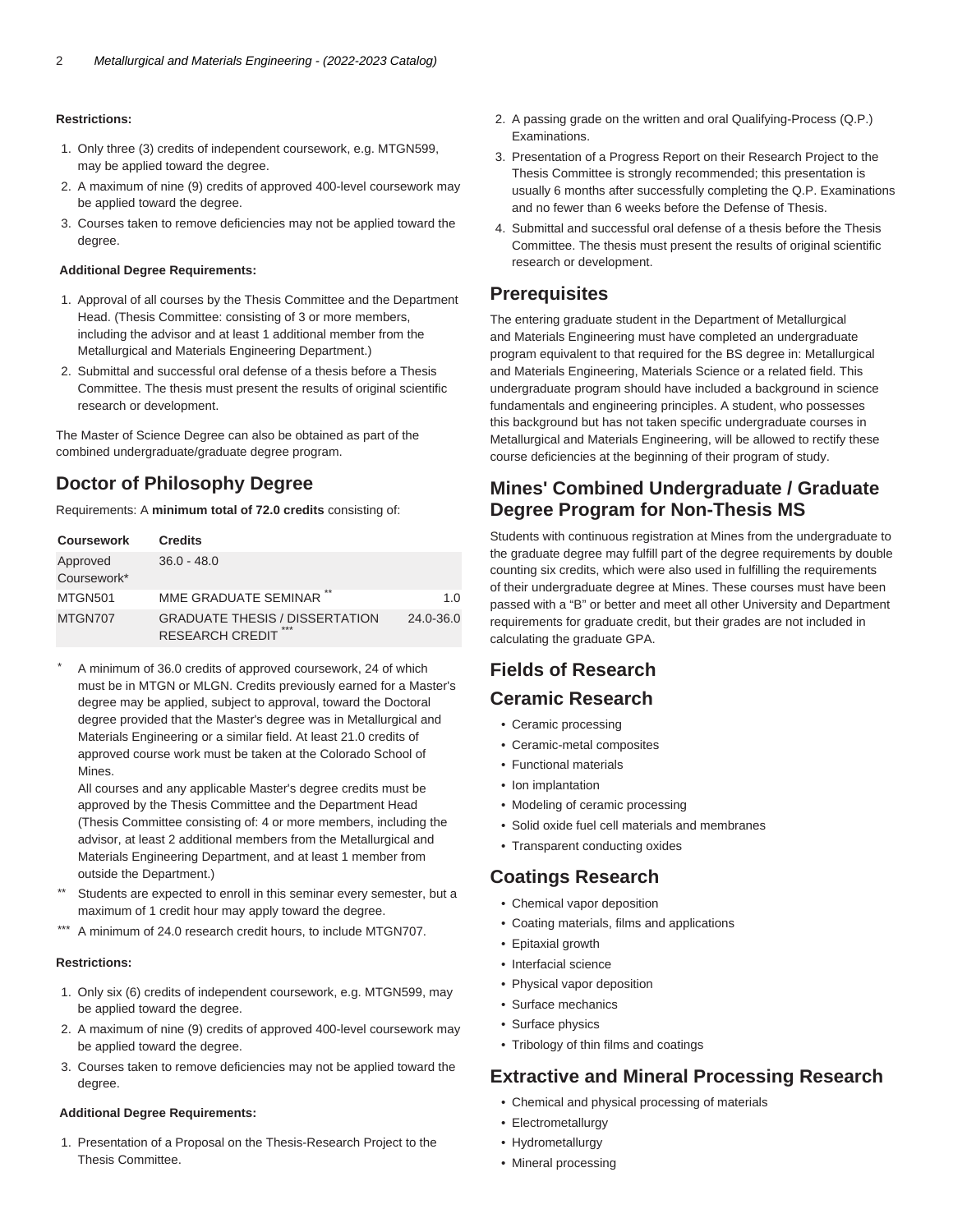- Pyrometallurgy
- Recycling and recovery of materials
- Thermal plasma processing

### **Nonferrous Research**

- Aluminum alloys
- High entropy alloys
- Magnesium alloys
- Nonferrous structural alloys
- Shape memory alloys
- Superalloys
- Titanium alloys

# **Polymers and Biomaterials Research**

- Advanced polymer membranes and thin films
- Biopolymers
- Bio-mimetic and bio-inspired materials engineering
- Calcium phosphate-based ceramics
- Drug delivery
- Failure of medical devices
- Interfaces between materials and tissue
- Living/controlled polymerization
- Organic-inorganic hybrid materials
- Porous structured materials
- Self- and directed-assembly
- Structural medical alloys
- Tissue as a composite material

# **Steel Research**

- Advanced high strength steels
- Advanced steel coatings
- Carburized steels
- Deformation behavior of steels
- Fatigue behavior of steels
- Microalloyed steels
- Nickel-based steels
- Quench and partitioned steels
- Plate steels
- Sheet steels

# **Welding and Joining Research**

- Brazing of ultra wide gaps
- Explosive processing of materials
- Laser welding and processing
- Levitation for kinetics and surface tension evaluation
- Materials joining processes
- Pyrochemical kinetics studies using levitation
- Underwater and under oil welding
- Welding and joining science
- Welding rod development
- Welding stress management
- Weld metallurgy
- Weld wire development

# **Nuclear Materials Research**

- Nuclear materials characterization
- Nuclear materials processing
- Nuclear materials properties

### **Experimental Methods**

- 3D atom probe tomography
- Atomic force microscopy
- Computer modeling and simulation
- Electron microscopy
- Mathematical modeling of material processes
- Nanoindentation
- Non-destructive evaluation
- X-ray diffraction

### **Other Research Areas**

- Combustion synthesis
- Corrosion science and engineering
- Failure analysis
- Mechanical metallurgy
- Phase transformation and mechanism of microstructural change
- Physical metallurgy
- Reactive metals properties
- Strengthening mechanisms
- Structure-property relationships

### **Courses**

#### **MTGN501. MME GRADUATE SEMINAR. 0.5 Semester Hrs.**

(I, II) All full-time MME graduate students must attend the Metallurgical and Materials Engineering seminar. Students must take the Graduate Seminar course every semester that they are enrolled at CSM. At the end of each semester, students are assigned either a satisfactory or unsatisfactory progress grade, based on attendance, until the final semester of the student's degree program, when a letter grade is assigned based on all prior semesters' attendance grades. As a result, while these courses are taken each year, only a maximum of 1.0 hours total of course credit is conferred. Students who have official part-time status are not required to sign up for Graduate Seminar. Attendance of other seminars outside MME can substitute for seminar attendance in MME following course instructor approval. 1 hour lecture; 0.5 hours. Repeatable up to 1 hour.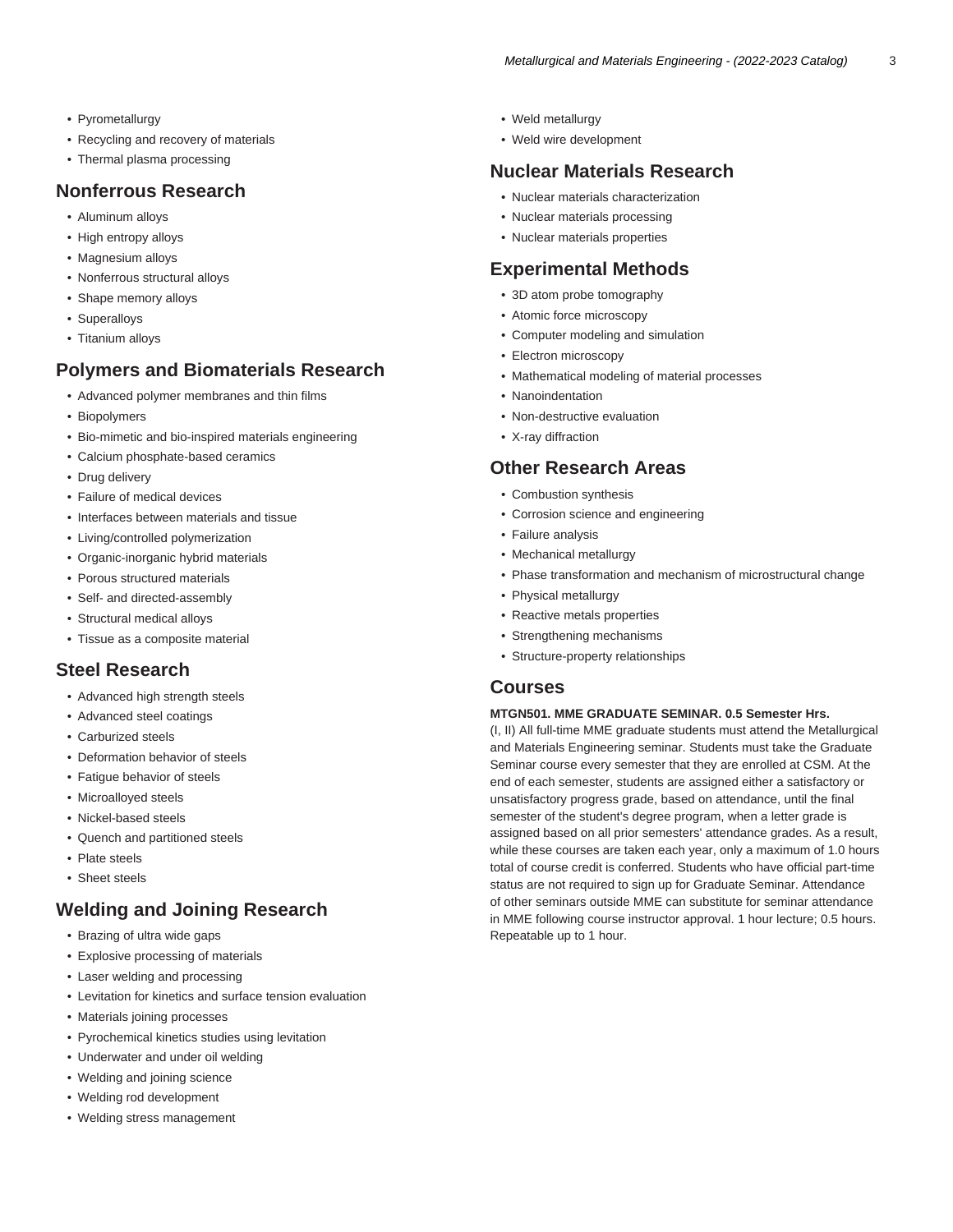#### **MTGN505. CRYSTALLOGRAPHY AND DIFFRACTION. 3.0 Semester Hrs.**

(I) Introduction to point symmetry operations, crystal systems, Bravais lattices, point groups, space groups, Laue classes, stereographic projections, reciprocal lattice and Ewald sphere constructions, the new International Tables for Crystallography, and, finally, how certain properties correlate with symmetry. Subsequent to the crystallography portion, the course will move into the area of diffraction and will consider the primary diffraction techniques (x-rays, electrons and neutrons) used to determine the crystal structure of materials. Other applications of diffraction such as texture and residual stress will also be considered. Prerequisites: Graduate or Senior in good standing. 3 hours lecture, 3 semester hours.

#### **MTGN511. SPECIAL METALLURGICAL AND MATERIALS ENGINEERING PROBLEMS. 1-3 Semester Hr.**

(I) Independent advanced work, not leading to a thesis. This may take the form of conferences, library, and laboratory work. Selection of assignment is arranged between student and a specific Department faculty-member. Prerequisite: Selection of topic. 1 to 3 semester hours. Repeatable for credit under different titles.

#### **MTGN512. SPECIAL METALLURGICAL AND MATERIALS ENGINEERING PROBLEMS. 1-3 Semester Hr.**

(II) Continuation of MTGN511. Prerequisite: Selection of topic. 1 to 3 semester hours. Repeatable for credit under different titles.

#### **MTGN514. DEFECT CHEMISTRY AND TRANSPORT PROCESSES IN CERAMIC SYSTEMS. 3.0 Semester Hrs.**

(I) Ceramic materials science in the area of structural imperfections, their chemistry, and their relation to mass and charge transport; defects and diffusion, sintering, and grain growth with particular emphasis on the relation of fundamental transport phenomena to sintering and microstructure development and control. Prerequisites: DCGN209 or MTGN351; MTGN311. 3 hours lecture; 3 semester hours. (Fall of odd years only.).

#### **MTGN516. MICROSTRUCTURE OF CERAMIC SYSTEMS. 3.0 Semester Hrs.**

(II) Analysis of the chemical and physical processes controlling microstructure development in ceramic systems. Development of the glassy phase in ceramic systems and the resulting properties. Relationship of microstructure to chemical, electrical, and mechanical properties of ceramics. Application to strengthening and toughening in ceramic composite system. Prerequisite: Graduate status. 3 hours lecture; 3 semester hours. (Spring of even years only.).

#### **MTGN517. REFRACTORIES. 3.0 Semester Hrs.**

(I) The manufacture, testing, and use of basic, neutral, acid, and specialty refractories are presented. Special emphasis is placed on the relationship between physical properties of the various refractories and their uses in the metallurgical industry. Prerequisite: none. 3 hours lecture; 3 semester hours.

#### **MTGN518. PHASE EQUILIBRIA IN CERAMIC SYSTEMS. 3.0 Semester Hrs.**

(II) Application of one to four component oxide diagrams to ceramic engineering problems. Emphasis on refractories and glasses and their interaction with metallic systems. Prerequisite: none. 3 hours lecture; 3 semester hours. (Spring of odd years only.).

#### **MTGN523. APPLIED SURFACE AND SOLUTION CHEMISTRY. 3.0 Semester Hrs.**

(II) Solution and surface chemistry of importance in mineral and metallurgical operations. Prerequisite: none. 3 hours lecture; 3 semester hours. (Spring of odd years only.).

#### **MTGN526. GEL SCIENCE AND TECHNOLOGY. 3.0 Semester Hrs.**

An introduction to the science and technology of particulate and polymeric gels, emphasizing inorganic systems. Interparticle forces. Aggregation, network formation, percolation, and the gel transition. Gel structure, rheology, and mechanical properties. Application to solid-liquid separation operations (filtration, centrifugation, sedimentation) and to ceramics processing. Prerequisite: Graduate Status. 3 hours lecture; 3 semester hours. (Spring of odd years only.).

#### **MTGN527. SOLID WASTE MINIMIZATION AND RECYCLING. 3.0 Semester Hrs.**

(II) Industrial case-studies, on the application of engineering principles to minimize waste formation and to meet solid waste recycling challenges. Proven and emerging solutions to solid waste environmental problems, especially those associated with metals. Prerequisites: ESGN500 and ESGN504. 3 hours lecture; 3 semester hours.

#### **MTGN528. EXTRACTIVE METALLURGY OF COPPER, GOLD AND SILVER. 3.0 Semester Hrs.**

Practical applications of fundamentals of chemical-processing-ofmaterials to the extraction of gold, silver and copper. Topics covered include: History; Ore deposits and mineralogy; Process Selection; Hydrometallurgy and leaching; Oxidation pretreatment; Purification and recovery; Refinement; Waste treatment; and Industrial examples. Prerequisites: Graduate or Senior in good-standing. 3 hours lecture, 3 semester hours.

#### **MTGN529. METALLURGICAL ENVIRONMENT. 3.0 Semester Hrs.**

(I) Effluents, wastes, and their point sources associated with metallurgical processes, such as mineral concentration and values extraction? providing for an interface between metallurgical process engineering and the environmental engineering areas. Fundamentals of metallurgical unit operations and unit processes, applied to waste and effluents control, recycling, and waste disposal. Examples which incorporate engineering design and cost components are included. Prerequisites: MTGN334. 3 hours lecture; 3 semester hours.

#### **MTGN530. ADVANCED IRON AND STEELMAKING. 3.0 Semester Hrs.**

(I) Physicochemical principles of gas-slag-metal reactions applied to the reduction of iron ore concentrates and to the refining of liquid iron to steel. The role of these reactions in reactor design?blast furnace and direct iron smelting furnace, pneumatic steelmaking furnace, refining slags, deoxidation and degassing, ladle metallurgy, alloying, and continuous casting of steel. Prerequisite: DCGN209 or MTGN351. 3 hours lecture; 3 semester hours. (Fall of even years only.).

#### **MTGN531. THERMODYNAMICS OF METALLURGICAL AND MATERIALS PROCESSING. 3.0 Semester Hrs.**

(I) Application of thermodynamics to the processing of metals and materials, with emphasis on the use of thermodynamics in the development and optimization of processing systems. Focus areas will include entropy and enthalpy, reaction equilibrium, solution thermodynamics, methods for analysis and correlation of thermodynamics data, thermodynamic analysis of phase diagrams, thermodynamics of surfaces, thermodynamics of defect structures, and irreversible thermodynamics. Attention will be given to experimental methods for the measurement of thermodynamic quantities. Prerequisite: MTGN351. 3 hours lecture; 3 semester hours.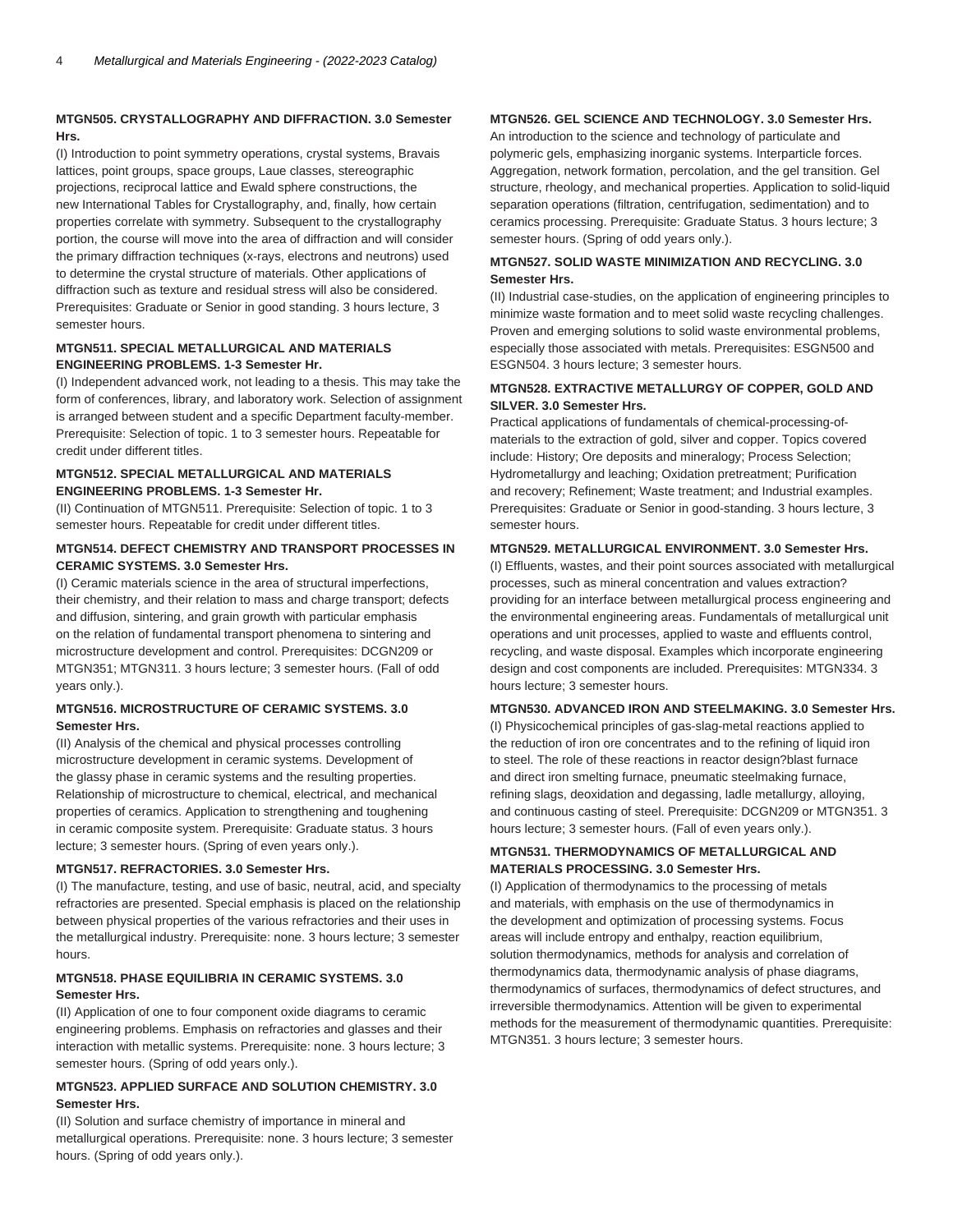#### **MTGN532. PARTICULATE MATERIAL PROCESSING I - COMMINUTION AND PHYSICAL SEPARATIONS. 3.0 Semester Hrs.**

An introduction to the fundamental principles and design criteria for the selection and use of standard mineral processing unit operations in comminution and physical separation. Topics covered include: crushing (jaw, cone, gyratory), grinding (ball, pebble, rod, SAG, HPGR), screening, thickening, sedimentation, filtration and hydrocyclones. Two standard mineral processing plant-design simulation software (MinOCad and JK SimMet) are used in the course. Prerequisites: Graduate or Senior in good- standing. 3 hours lecture, 3 semester hours.

#### **MTGN533. PARTICULATE MATERIAL PROCESSING II - APPLIED SEPARATIONS. 3.0 Semester Hrs.**

An introduction to the fundamental principles and design criteria for the selection and use of standard mineral processing unit operations in applied separations. Topics covered include: photometric ore sorting, magnetic separation, dense media separation, gravity separation, electrostatic separation and flotation (surface chemistry, reagents selection, laboratory testing procedures, design and simulation). Two standard mineral processing plant-design simulation software (MinOCad and JK SimMet) are used in the course. Graduate or Senior in goodstanding. 3 hours lecture, 3 semester hours.

#### **MTGN534. CASE STUDIES IN PROCESS DEVELOPMENT. 3.0 Semester Hrs.**

A study of the steps required for development of a mineral recovery process. Technical, economic, and human factors involved in bringing a process concept into commercial production. Prerequisite: none. 3 hours lecture; 3 semester hours.

#### **MTGN535. PYROMETALLURGICAL PROCESSES. 3.0 Semester Hrs.**

(II) Detailed study of a selected few processes, illustrating the application of the principles of physical chemistry (both thermodynamics and kinetics) and chemical engineering (heat and mass transfer, fluid flow, plant design, fuel technology, etc.) to process development. Prerequisite: none. 3 hours lecture; 3 semester hours.

#### **MTGN536. OPTIMIZATION AND CONTROL OF METALLURGICAL SYSTEMS. 3.0 Semester Hrs.**

Application of modern optimization and control theory to the analysis of specific systems in extractive metallurgy and mineral processing. Mathematical modeling, linear control analysis, dynamic response, and indirect optimum seeking techniques applied to the process analysis of grinding, screening, filtration, leaching, precipitation of metals from solution, and blast furnace reduction of metals. Prerequisite: none. 3 hours lecture; 3 semester hours.

#### **MTGN537. ELECTROMETALLURGY. 3.0 Semester Hrs.**

(II) Electrochemical nature of metallurgical processes. Kinetics of electrode reactions. Electrochemical oxidation and reduction. Complex electrode reactions. Mixed potential systems. Cell design and optimization of electrometallurgical processes. Batteries and fuel cells. Some aspects of corrosion. Prerequisite: none. 3 hours lecture; 3 semester hours. (Spring of even years only.).

#### **MTGN538. HYDROMETALLURGY. 3.0 Semester Hrs.**

(II) Kinetics of liquid-solid reactions. Theory of uniformly accessible surfaces. Hydrometallurgy of sulfide and oxides. Cementation and hydrogen reduction. Ion exchange and solvent extraction. Physicochemical phenomena at high pressures. Microbiological metallurgy. Prerequisite: none. 3 hours lecture; 3 semester hours. (Spring of odd years only.).

#### **MTGN539. PRINCIPLES OF MATERIALS PROCESSING REACTOR DESIGN. 3.0 Semester Hrs.**

(II) Review of reactor types and idealized design equations for isothermal conditions. Residence time functions for nonreacting and reacting species and its relevance to process control. Selection of reactor type for a given application. Reversible and irreversible reactions in CSTR?s under nonisothermal conditions. Heat and mass transfer considerations and kinetics of gas-solid reactions applied to fluo-solids type reactors. Reactions in packed beds. Scale up and design of experiments. Brief introduction into drying, crystallization, and bacterial processes. Examples will be taken from current metallurgical practice. Prerequisite: none. 3 hours lecture; 3 semester hours. (Spring of odd years only.).

#### **MTGN541. INTRODUCTORY PHYSICS OF METALS. 3.0 Semester Hrs.**

(I) Electron theory of metals. Classical and quantum-mechanical free electron theory. Electrical and thermal conductivity, thermo electric effects, theory of magnetism, specific heat, diffusion, and reaction rates. Prerequisite: MTGN445. 3 hours lecture; 3 semester hours.

#### **MTGN542. ALLOYING THEORY, STRUCTURE, AND PHASE STABILITY. 3.0 Semester Hrs.**

(II) Empirical rules and theories relating to alloy formation. Various alloy phases and constituents which result when metals are alloyed and examined in detail. Current information on solid solutions, intermetallic compounds, eutectics, liquid immiscibility. Prerequisite: MTGN445 or none. 3 hours lecture; 3 semester hours.

#### **MTGN543. THEORY OF DISLOCATIONS. 3.0 Semester Hrs.**

(I) Stress field around dislocation, forces on dislocations, dislocation reactions, dislocation multiplication, image forces, interaction with point defects, interpretation of macroscopic behavior in light of dislocation mechanisms. Prerequisite: none. 3 hours lecture; 3 semester hours. (Fall of odd years only.).

#### **MTGN544. FORGING AND DEFORMATION MODELING. 3.0 Semester Hrs.**

(I) Examination of the forging process for the fabrication of metal components. Techniques used to model deformation processes including slab equilibrium, slip line, upper bound and finite element methods. Application of these techniques to specific aspects of forging and metal forming processes. Prerequisite: none. 3 hours lecture; 3 semester hours. (Fall of odd years only.).

#### **MTGN545. FATIGUE AND FRACTURE. 3.0 Semester Hrs.**

(I) Basic fracture mechanics as applied to engineering materials, S-N curves, the Goodman diagram, stress concentrations, residual stress effects, effect of material properties on mechanisms of crack propagation. Prerequisite: none. 3 hours lecture; 3 semester hours. (Fall of odd years only.).

#### **MTGN546. CREEP AND HIGH TEMPERATURE MATERIALS. 3.0 Semester Hrs.**

(II) Mathematical description of creep process. Mathematical methods of extrapolation of creep data. Micromechanisms of creep deformation, including dislocation glide and grain boundary sliding. Study of various high temperature materials, including iron, nickel, and cobalt base alloys and refractory metals, and ceramics. Emphasis on phase transformations and microstructure-property relationships. Prerequisite: none. 3 hours lecture; 3 semester hours. (Spring of odd years only.).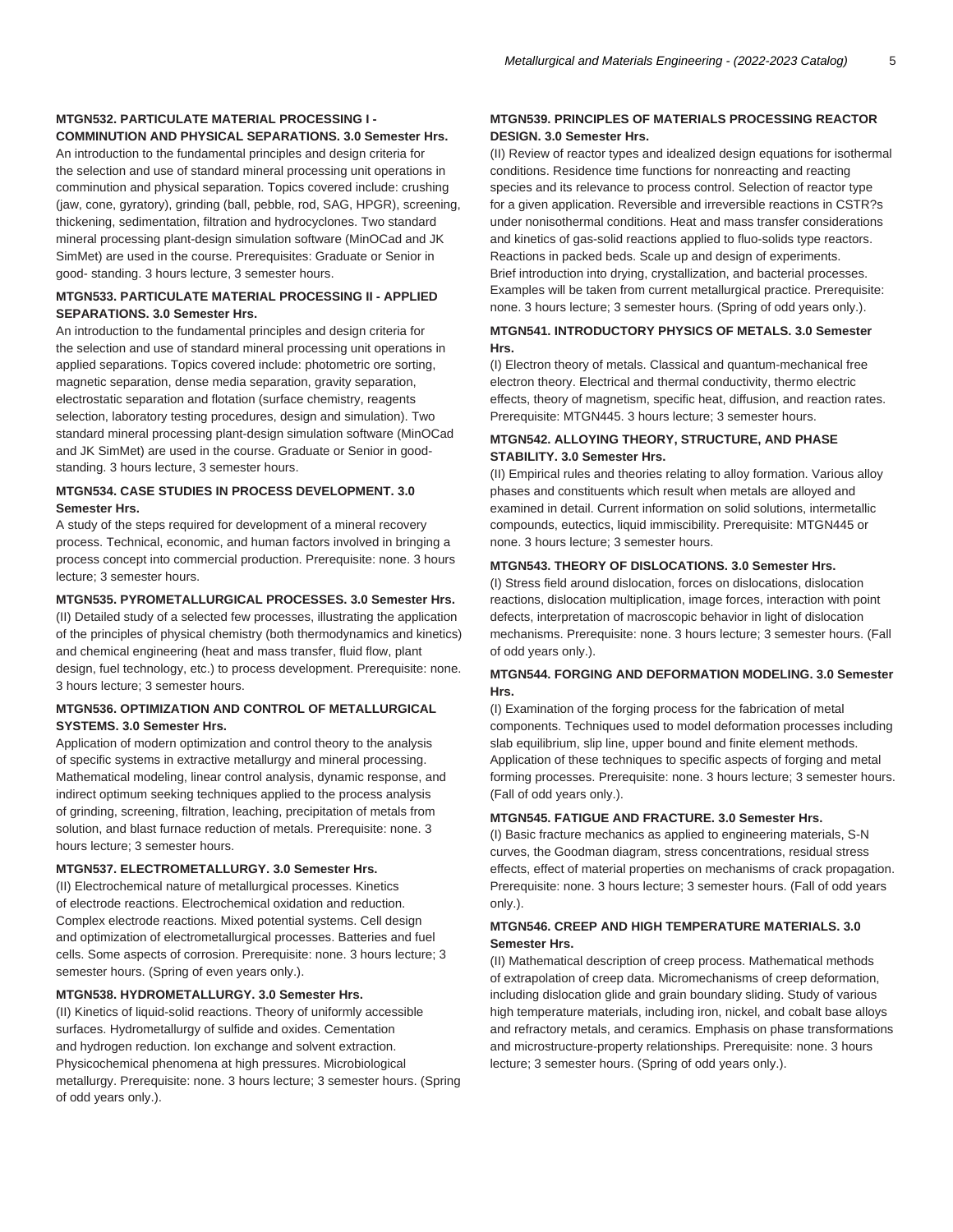#### **MTGN547. PHASE EQUILIBRIA IN MATERIALS SYSTEMS. 3.0 Semester Hrs.**

(I) Phase equilibria of uniary, binary, ternary, and multicomponent systems, microstructure interpretation, pressure-temperature diagrams, determination of phase diagrams. Prerequisite: none. 3 hours lecture; 3 semester hours.

#### **MTGN548. TRANSFORMATIONS IN METALS. 3.0 Semester Hrs.**

(I) Surface and interfacial phenomena, order of transformation, grain growth, recovery, recrystallization, solidification, phase transformation in solids, precipitation hardening, spinoidal decomposition, martensitic transformation, gas metal reactions. Prerequisite: none. 3 hours lecture; 3 semester hours. (Fall of odd years only.).

#### **MTGN549. CURRENT DEVELOPMENTS IN FERROUS ALLOYS. 3.0 Semester Hrs.**

(I) Development and review of solid state transformations and strengthening mechanisms in ferrous alloys. Application of these principles to the development of new alloys and processes such as high strength low alloy steels, high temperature alloys, maraging steels, and case hardening processes. Prerequisite: MTGN348. 3 hours lecture; 3 semester hours.

#### **MTGN551. ADVANCED CORROSION ENGINEERING. 3.0 Semester Hrs.**

(I) Advanced topics in corrosion engineering. Case studies and industrial application. Special forms of corrosion. Advanced measurement techniques. Prerequisite: MTGN451. 3 hours lecture; 3 semester hours. (Fall of even years only.).

#### **MTGN552. INORGANIC MATRIX COMPOSITES. 3.0 Semester Hrs.**

Introduction to the processing, structure, properties and applications of metal matrix and ceramic matrix composites. Importance of structure and properties of both the matrix and the reinforcement and the types of reinforcement utilized-particulate, short fiber, continuous fiber, and laminates. Emphasis on the development of mechanical properties through control of synthesis and processing parameters. Other physical properties such as electrical and thermal will also be examined. Prerequisite/Co-requisite\*: MTGN352, MTGN445/MLGN505\*. 3 hours lecture; 3 semester hours. (Summer of even years only.).

#### **MTGN553. STRENGTHENING MECHANISMS. 3.0 Semester Hrs.**

(II) Strain hardening in polycrystalline materials, dislocation inter actions, effect of grain boundaries on strength, solid solution hardening, martensitic transformations, precipitation hardening, point defects. Prerequisite: MTGN543 or concurrent enrollment. 3 hours lecture;3 semester hours. (Spring of even years only.).

#### **MTGN554. OXIDATION OF METALS. 3.0 Semester Hrs.**

(II) Kinetics of oxidation. The nature of the oxide film. Transport in oxides. Mechanisms of oxidation. The Oxidation protection of hightemperature metal systems. Prerequisite:none. 3 hours lecture; 3 semester hours. (Spring of even years only.).

#### **MTGN555. SOLID STATE THERMODYNAMICS. 3.0 Semester Hrs.**

(I) Thermodynamics applied to solid state reactions, binary and ternary phase diagrams, point, line and planar defects, interfaces, and electrochemical concepts. Prerequisite: none. 3 hours lecture; 3 semester hours.

#### **MTGN556. TRANSPORT IN SOLIDS. 3.0 Semester Hrs.**

(I) Thermal and electrical conductivity. Solid state diffusion in metals and metal systems. Kinetics of metallurgical reactions in the solid state. Prerequisite: none. 3 hours lecture; 3 semester hours. (Spring of even years only.).

#### **MTGN557. SOLIDIFICATION. 3.0 Semester Hrs.**

(I) Heat flow and fluid flow in solidification, thermodynamics of solidification, nucleation and interface kinetics, grain refining, crystal and grain growth, constitutional supercooling, eutectic growth, solidification of castings and ingots, segregation, and porosity. Prerequisite: none. 3 hours lecture; 3 semester hours. (Fall of odd years only.).

#### **MTGN560. ANALYSIS OF METALLURGICAL FAILURES. 3.0 Semester Hrs.**

(II) Applications of the principles of physical and mechanical metallurgy to the analysis of metallurgical failures. Nondestructive testing. Fractography. Case study analysis. Prerequisite: none. 3 hours lecture; 3 semester hours. (Spring of odd years only.).

#### **MTGN561. PHYSICAL METALLURGY OF ALLOYS FOR AEROSPACE. 3.0 Semester Hrs.**

(I) Review of current developments in aerospace materials with particular attention paid to titanium alloys, aluminum alloys, and metal-matrix composites. Emphasis is on phase equilibria, phase transformations, and microstructure-property relationships. Concepts of innovative processing and microstructural alloy design are included where appropriate. Prerequisite: none. 3 hours lecture; 3 semester hours. (Fall of even years only.).

#### **MTGN564. ADVANCED FORGING AND FORMING. 3.0 Semester Hrs.**

(II) Overview of plasticity. Examination and Analysis of working operations of forging, extrusion, rolling, wire drawing and sheet metal forming. Metallurgical structure evolution during working. Laboratory experiments involving metal forming processes. Prerequisites: MTGN445/ MLGN505, 2 hours lecture; 3 hours lab, 3 semester hours.

#### **MTGN565. MECHANICAL PROPERTIES OF CERAMICS AND COMPOSITES. 3.0 Semester Hrs.**

(I) Mechanical properties of ceramics and ceramic-based composites; brittle fracture of solids; toughening mechanisms in composites; fatigue, high temperature mechanical behavior, including fracture, creep deformation. Prerequisites: MTGN445 or MLGN505. 3 hours lecture; 3 semester hours. (Fall of even years only.).

#### **MTGN569. FUEL CELL SCIENCE AND TECHNOLOGY. 3.0 Semester Hrs.**

#### Equivalent with CBEN569,MEGN569,MLGN569,

(I) Investigate fundamentals of fuel-cell operation and electrochemistry from a chemical-thermodynamics and materials- science perspective. Review types of fuel cells, fuel-processing requirements and approaches, and fuel-cell system integration. Examine current topics in fuel-cell science and technology. Fabricate and test operational fuel cells in the Colorado Fuel Cell Center. 3 credit hours.

#### **MTGN570. BIOCOMPATIBILITY OF MATERIALS. 3.0 Semester Hrs.**

Introduction to the diversity of biomaterials and applications through examination of the physiologic environment in conjunction with compositional and structural requirements of tissues and organs. Appropriate domains and applications of metals, ceramics and polymers, including implants, sensors, drug delivery, laboratory automation, and tissue engineering are presented. Prerequisites: BIOL110 or equivalent. 3 hours lecture; 3 semester hours.

#### **MTGN571. METALLURGICAL AND MATERIALS ENGINEERING LABORATORY. 1-3 Semester Hr.**

Basic instruction in advanced equipment and techniques in the field of extraction, mechanical or physical metallurgy. Prerequisite: Selection. 3 to 9 hours lab ; 1 to 3 semester hours.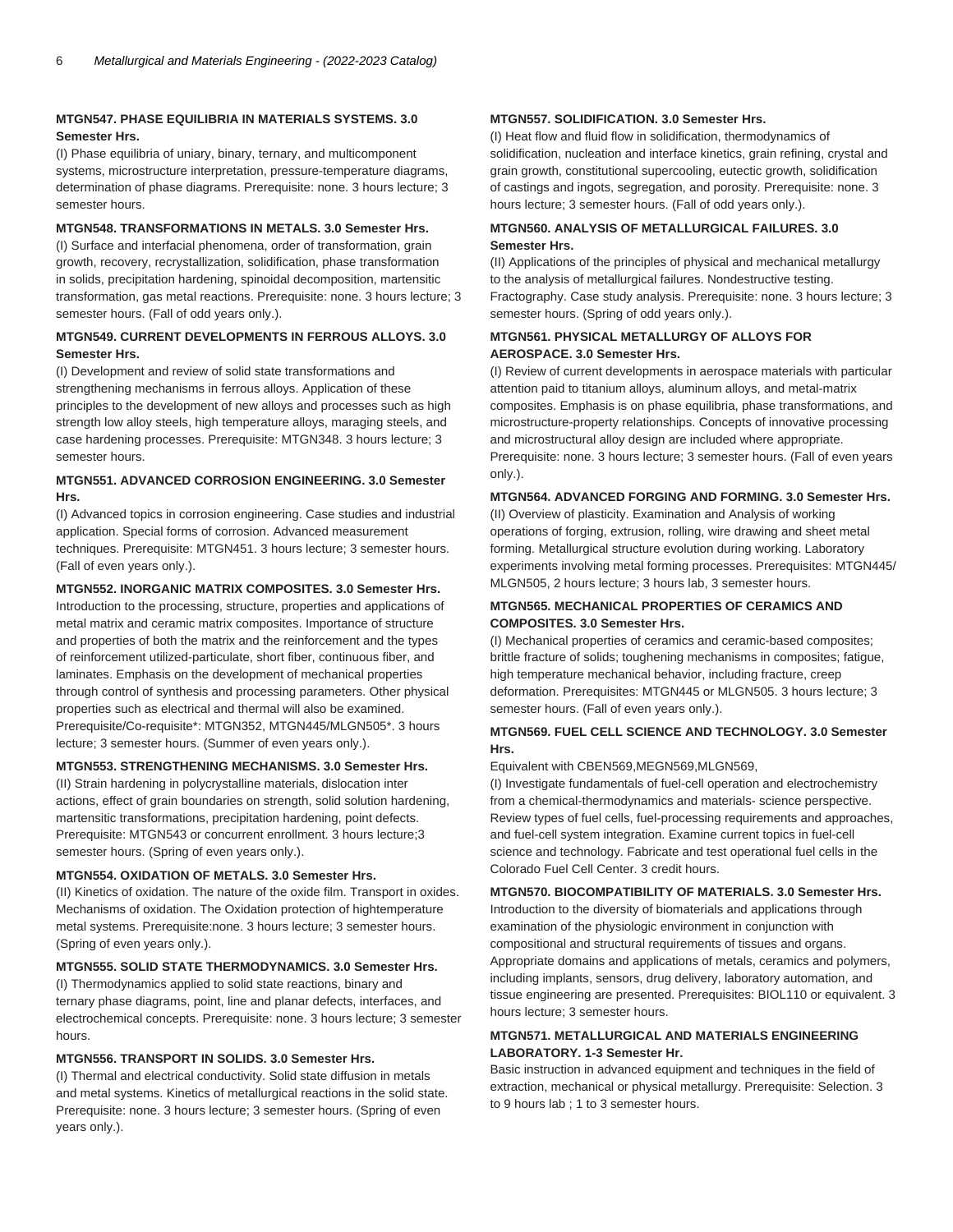#### **MTGN572. BIOMATERIALS. 3.0 Semester Hrs.**

Equivalent with MLGN572,

(I) A broad overview on materials science and engineering principles for biomedical applications with three main topics: 1) The fundamental properties of biomaterials; 2) The fundamental concepts in biology; 3) The interactions between biological systems with exogenous materials. Examples including surface energy and surface modification; protein adsorption; cell adhesion, spreading and migration; biomaterials implantation and acute inflammation; blood-materials interactions and thrombosis; biofilm and biomaterials-related pathological reactions. Basic principles of bio-mimetic materials synthesis and assembly will also be introduced. 3 hours lecture; 3 semester hours.

#### **MTGN573. COMPUTATIONAL MATERIALS. 3.0 Semester Hrs.**

(II) Computational Materials is a course designed as an introduction to computational approaches and codes used in modern materials science and engineering, and to provide the hands?on experience in using massively parallel supercomputers and popular materials software packages. The main goal is to provide exposure to students to the growing and highly interdisciplinary field of computational materials science and engineering, through a combination of lectures, hands-on exercises and a series of specifically designed projects. The course is organized to cover different length scales including: atomistic (electronic structure) calculations, molecular dynamics, and phase equilibria modeling. The emerging trends in data driven materials discovery and design are also covered. Particular emphasis is placed on the validation of computational results and recent trends in integrating theory, computations and experiment. Graduate students are expected to successfully complete 4 projects while the undergraduate students are required to finish 3 out of 4 projects. 3 hours lecture; 3 semester hours.

#### **MTGN580. ADVANCED WELDING METALLURGY. 3.0 Semester Hrs.**

(II) Weldability of high strength steels, high alloys, and light metals; Welding defects; Phase transformations in weldments; Thermal experience in weldments; Pre- and Post-weld heat treatment; Heat affected zone formation, microstructure, and properties; Consumables development. Prerequisite: none. 3 hours lecture; 3 semester hours. (Spring of odd years only.).

#### **MTGN581. WELDING HEAT SOURCES AND INTERACTIVE CONTROLS. 3.0 Semester Hrs.**

(I) The science of welding heat sources including gas tungsten arc, gas metal arc, electron beam and laser. The interaction of the heat source with the workpiece will be explored and special emphasis will be given to using this knowledge for automatic control of the welding process. Prerequisite: Graduate Status. 3 hours lecture; 3 semester hours. (Fall of odd years only.).

#### **MTGN582. MECHANICAL PROPERTIES OF WELDED JOINTS. 3.0 Semester Hrs.**

(II) Mechanical metallurgy of heterogeneous systems, shrinkage, distortion, cracking, residual stresses, mechanical testing of joints, size effects, joint design, transition temperature, fracture. Prerequisite: none. 3 hours lecture; 3 semester hours. (Spring of odd years only.).

#### **MTGN583. PRINCIPLES OF NON-DESTRUCTIVE TESTING AND EVALUATION. 3.0 Semester Hrs.**

(I) Introduction to testing methods; basic physical principles of acoustics, radiography, and electromagnetism; statistical and risk analysis; fracture mechanics concepts; design decision making, limitations and applications of processes; fitness-for- service evaluations. Prerequisite: Graduate Status. 3 hours lecture; 3 semester hours. (Fall of odd years only.).

#### **MTGN584. NON-FUSION JOINING PROCESSES. 3.0 Semester Hrs.**

(II) Joining processes for which the base materials are not melted. Brazing, soldering, diffusion bonding, explosive bonding, and adhesive bonding processes. Theoretical aspects of these processes, as well as the influence of process parameters. Special emphasis to the joining of dissimilar materials using these processes. Prerequisite: none. 3 hours lecture; 3 semester hours. (Spring of even years only.).

#### **MTGN586. DESIGN OF WELDED STRUCTURES AND ASSEMBLIES. 3.0 Semester Hrs.**

Introduction to the concepts and analytical practice of designing weldments. Designing for impact, fatigue, and torsional loading. Designing of weldments using overmatching and undermatching criteria. Analysis of combined stresses. Designing of compression members, column bases and splices. Designing of built-up columns, welded plate cylinders, beam-to-column connections, and trusses. Designing for tubular construction. Weld distortion and residual stresses. Joint design. Process consideration in weld design. Welding codes and specifications. Estimation of welding costs. Prerequisite/Co-requisite: MATH225 or equivalent, EGGN320 or equivalent, MTGN475. 3 hours lecture; 3 semester hours. (Summer of odd years only.).

#### **MTGN587. PHYSICAL PHENOMENA OF WELDING AND JOINING PROCESSES. 3.0 Semester Hrs.**

(I) Introduction to arc physics, fluid flow in the plasma, behavior of high pressure plasma, cathodic and anodic phenomena, energy generation and temperature distribution in the plasma, arc stability, metal transfer across arc, electron beam welding processes, keyhole phenomena. Ohmic welding processes, high frequency welding, weld pool phenomena. Development of relationships between physics concepts and the behavior of specific welding and joining processes. Prerequisite/Co-requisite: PHGN300, MATH225, MTGN475. 3 hours lecture; 3 semester hours. (Fall of even years only.).

#### **MTGN591. PHYSICAL PHENOMENA OF COATING PROCESSES. 3.0 Semester Hrs.**

(I) Introduction to plasma physics, behavior of low pressure plasma, cathodic and anodic phenomena, glow discharge phenomena, glow discharge sputtering, magnetron plasma deposition, ion beam deposition, cathodic arc evaporation, electron beam and laser coating processes. Development of relationships between physics concepts and the behavior of specific coating processes. Prerequisite/ Co-requisite: PHGN300, MATH225. 3 hours lecture; 3 semester hours. (Fall of odd years only.).

#### **MTGN593. NUCLEAR MATERIALS SCIENCE AND ENGINEERING. 3.0 Semester Hrs.**

(I) Introduction to the physical metallurgy of nuclear materials, including the nuclear, physical, thermal, and mechanical properties for nuclear materials, the physical and mechanical processing of nuclear alloys, the effect of nuclear and thermal environments on structural reactor materials and the selection of nuclear and reactor structural materials are described. Selected topics include ceramic science of ceramic nuclear material, ceramic processing of ceramic fuel, nuclear reaction with structural materials, radiation interactions with materials, the aging of nuclear materials, cladding, corrosion and the manufacturing of fuels elements. Relevant issues in the modern fuel cycle will also be introduced including nuclear safety, reactor decommissioning, and environmental impacts. Prerequisites: Graduate or Senior in good-standing. 3 hours lecture, 3 semester hours. (Fall of even years only.).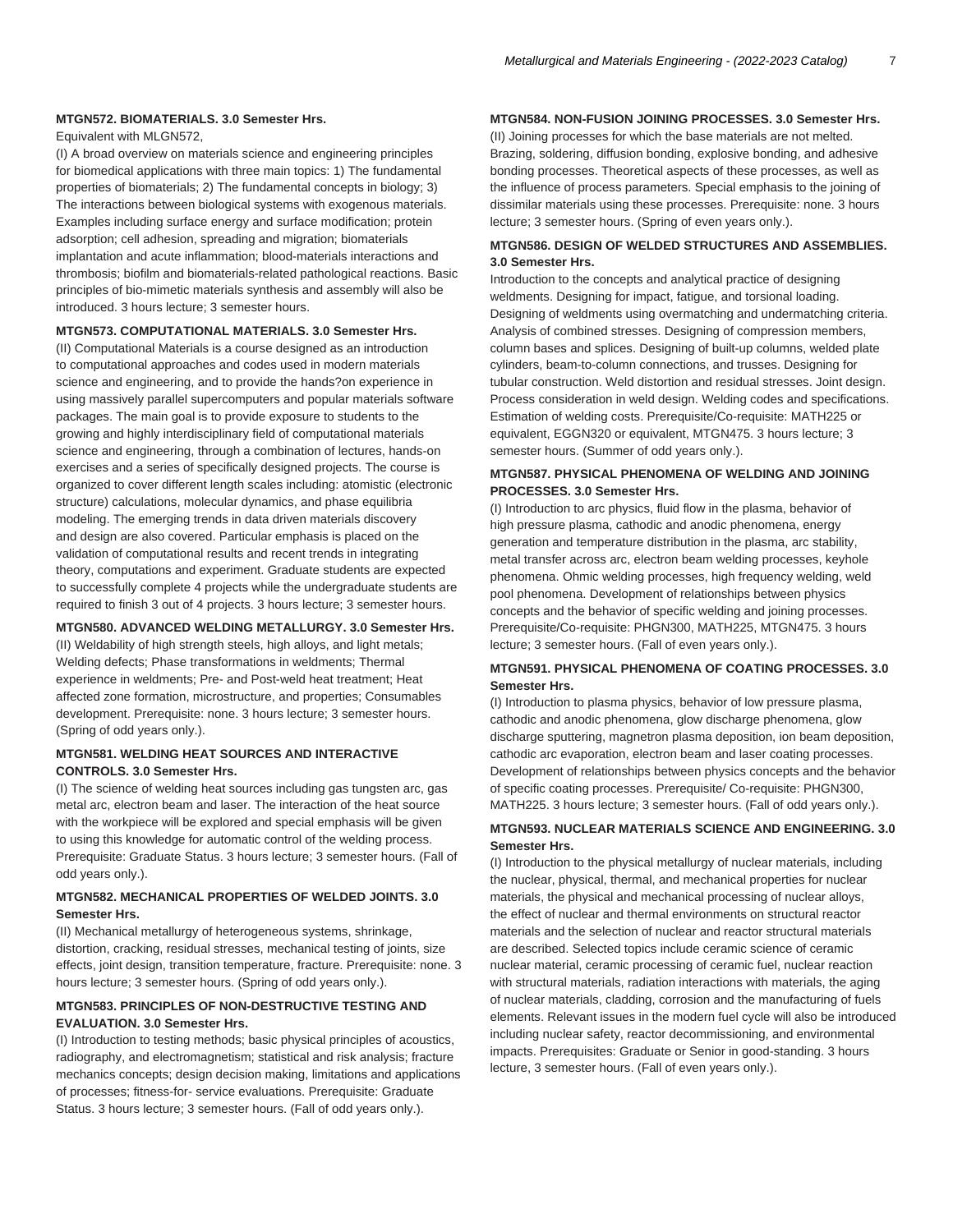#### **MTGN598. SPECIAL TOPICS IN METALLURGICAL AND MATERIALS ENGINEERING. 6.0 Semester Hrs.**

(I, II, S) Pilot course or special topics course. Topics chosen from special interests of instructor(s) and student(s). Usually the course is offered only once, but no more than twice for the same course content. Prerequisite: none. Variable credit: 0 to 6 credit hours. Repeatable for credit under different titles.

#### **MTGN599. INDEPENDENT STUDY. 0.5-6 Semester Hr.**

(I, II, S) Individual research or special problem projects supervised by a faculty member, also, when a student and instructor agree on a subject matter, content, and credit hours. Prerequisite: ?Independent Study? form must be completed and submitted to the Registrar. Variable credit: 0.5 to 6 credit hours. Repeatable for credit under different topics/ experience and maximums vary by department. Contact the Department for credit limits toward the degree.

#### **MTGN605. ADVANCED TRANSMISSION ELECTRON MICROSCOPY. 2.0 Semester Hrs.**

Introduction to transmission electron microscopy techniques and their application to materials characterization. Topics include electron optics, electron-specimen interactions, imaging, diffraction, contrast mechanisms, defect analyses, compositional measurements using energy dispersive x-ray spectroscopy and energy loss spectroscopy, scanning transmission electron microscopy, high angle annular dark field imaging, energy filtered TEM and high resolution phase contrast imaging. Prerequisite: MTGN 505. Co-requisite; MTGN 605L. 2 hours lecture, 2 semester hours.

#### **MTGN605L. ADVANCED TRANSMISSION ELECTRON MICROSCOPY LABORATORY. 1.0 Semester Hr.**

Specimen preparation techniques and their application to materials characterization. Topics include electron optics, electron-specimen interactions, imaging, diffraction, contrast mechanisms, defect analyses, compositional measurements using energy dispersive x-ray spectroscopy and energy loss spectroscopy, scanning transmission electron microscopy, high angle annular dark field imaging, energy filtered TEM and high resolution phase contrast imaging. Prerequisite: Concurrent enrollment in MTGN 605. 3 hours lab, 1 semester hour.

#### **MTGN631. TRANSPORT PHENOMENA IN METALLURGICAL AND MATERIALS SYSTEMS. 3.0 Semester Hrs.**

Physical principles of mass, momentum, and energy transport. Application to the analysis of extraction metallurgy and other physicochemical processes. Prerequisite: MATH225 and MTGN461 or equivalent. 3 hours lecture; 3 semester hours.

#### **MTGN671. ADVANCED MATERIALS LABORATORY. 1-3 Semester Hr.**

(I) Experimental and analytical research in the fields of production, mechanical, chemical, and/or physical metallurgy. Prerequisite: none. 1 to 3 semester hours; 3 semester hours.

#### **MTGN672. ADVANCED MATERIALS LABORATORY. 1-3 Semester Hr.**

(II) Continuation of MTGN671. 1 to 3 semester hours.

#### **MTGN696. VAPOR DEPOSITION PROCESSES. 3.0 Semester Hrs.**

(II) Introduction to the fundamental physics and chemistry underlying the control of deposition processes for thin films for a variety of applications? wear resistance, corrosion/oxidation resistance, decorative coatings, electronic and magnetic. Emphasis on the vapor deposition process varia - bles rather than the structure and properties of the deposited film. Prerequisites: MTGN351, MTGN461, or equivalent courses. 3 hours lecture; 3 semester hours. (Summer of odd years only.).

#### **MTGN697. MICROSTRUCTURAL EVOLUTION OF COATINGS AND THIN FILMS. 3.0 Semester Hrs.**

(I) Introduction to aqueous and non-aqueous chemistry for the preparation of an effective electrolyte; for interpretation of electrochemical principles associated with electrodeposition; surface science to describe surface structure and transport; interphasial structure including space charge and double layer concepts; nucleation concepts applied to electrodeposition; electrocrystallization including growth concepts; factors affecting morphology and kinetics; co-deposition of non-Brownian particles; pulse electrodeposition; electrodeposition parameters and control; physical metallurgy of electrodeposits; and, principles associated with vacuum evaporation and sputter deposition. Factors affecting microstructural evolution of vacuum and sputtered deposits; nucleation of vapor and sputtered deposits; modeling of matter-energy interactions during co-deposition; and, Thornton?s model for coating growth. Prerequisite/ co-requisite: MATH225, MTGN351, MTGN352. 3 hours lecture; 3 semester hours. (Summer of even years only.).

#### **MTGN698. SPECIAL TOPICS IN METALLURGICAL AND MATERIALS ENGINEERING. 6.0 Semester Hrs.**

(I, II, S) Pilot course or special topics course. Topics chosen from special interests of instructor(s) and student(s). Usually the course is offered only once, but no more than twice for the same course content. Prerequisite: none. Variable credit: 0 to 6 credit hours. Repeatable for credit under different titles.

#### **MTGN699. INDEPENDENT STUDY. 0.5-6 Semester Hr.**

(I, II, S) Individual research or special problem projects supervised by a faculty member, also, when a student and instructor agree on a subject matter, content, and credit hours. Prerequisite: ?Independent Study? form must be completed and submitted to the Registrar. Variable credit: 0.5 to 6 credit hours. Repeatable for credit under different topics/ experience and maximums vary by department. Contact the Department for credit limits toward the degree.

#### **MTGN700. GRADUATE RESEARCH CREDIT: MASTER OF ENGINEERING. 1-6 Semester Hr.**

(I, II, S) Research credit hours required for completion of the degree Master of Engineering. Research under the direct supervision of a faculty advisor. Credit is not transferable to any 400, 500, or 600 level courses. However, MTGN 705 credit hours may be transferred, in accordance with the requirements for this (M.E.) degree, by a Master of Science graduate-student who previously accumulated these credit-hours and subsequently opted to change their degree program to a Master of Engineering. Repeatable for credit. Variable: 1 to 6 semester hours.

#### **MTGN707. GRADUATE THESIS / DISSERTATION RESEARCH CREDIT. 1-15 Semester Hr.**

(I, II, S) Research credit hours required for completion of a Masters-level thesis or Doctoral dissertation. Research must be carried out under the direct supervision of the student's faculty advisor. Variable class and semester hours. Repeatable for credit.

# **Professors**

Amy Clarke

Kip O. Findley

Brian P. Gorman

Michael J. Kaufman, Director of the Center for Advanced Non-Ferrous Structural Alloys

Jeffrey C. King